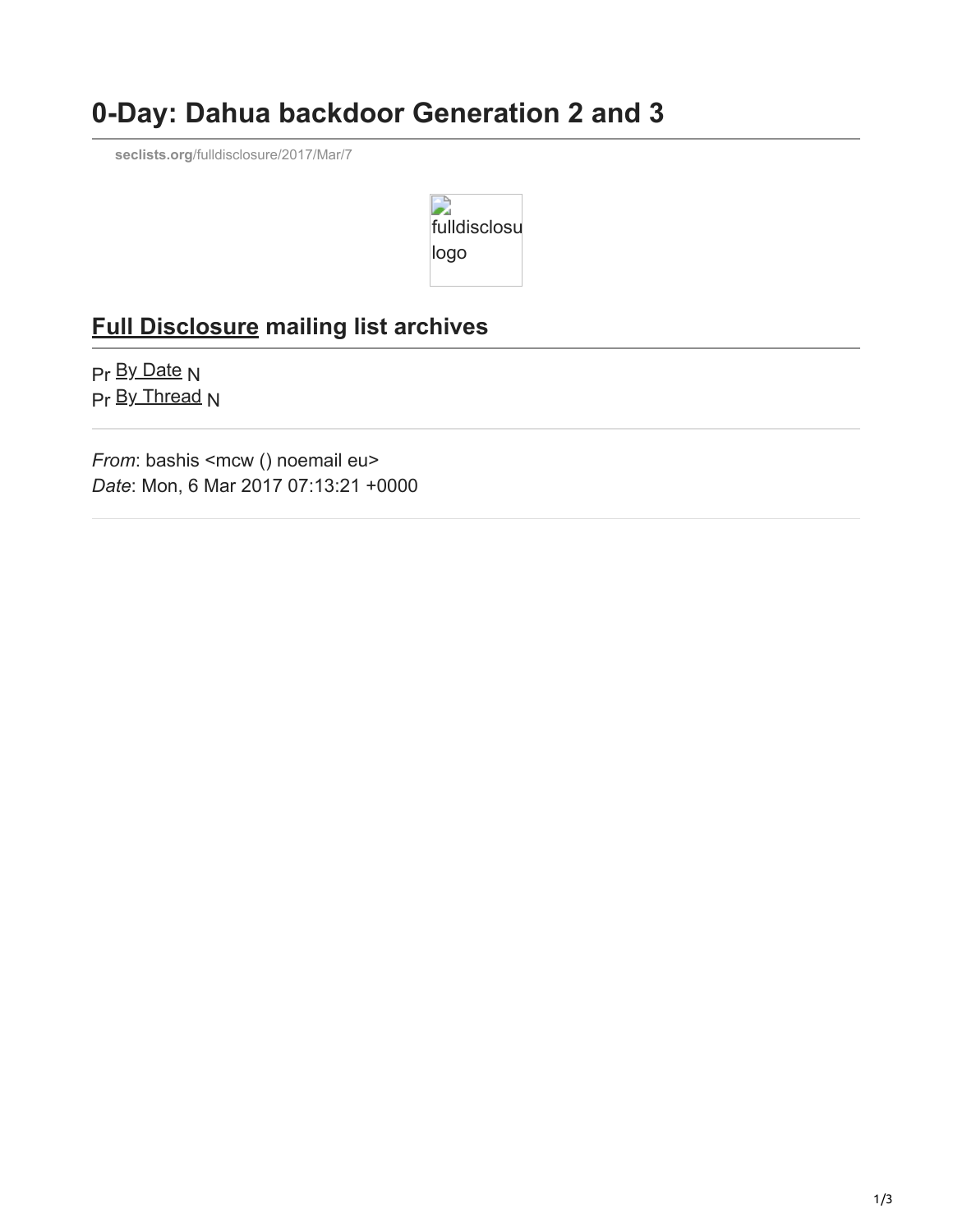[STX] I'm speechless, and almost don't know what I should write... I (hardly) can't believe what I have just found. I have just discovered (to what I strongly believe is backdoor) in Dahua DVR/NVR/IPC and possible all their clones. Since I am convinced this is a backdoor, I have my own policy to NOT notify the vendor before the community. (I simply don't want to listen on their poor excuses, their tryings to keep me silent for informing the community) In short: You can delete/add/change name on the admin users, you change password on the admin users - this backdoor simply don't care about that! It uses whatever names and passwords you configuring - by simply downloading the full user database and use your own credentials! This is so simple as: 1. Remotely download the full user database with all credentials and permissions 2. Choose whatever admin user, copy the login names and password hashes 3. Use them as source to remotely login to the Dahua devices This is like a damn Hollywood hack, click on one button and you are in... Below PoC you will find here: [Dahua asked me to remove the PoC, will be re-posted April 5 2017 – To give them 30 days for remediation] Please have understanding of the quick hack of the PoC, I'm sure it could be done better. Have a nice day /bashis \$ ./dahua-backdoor.py --rhost 192.168.5.2 [\*] [Dahua backdoor Generation 2 & 3 (2017 bashis <mcw noemail eu>)] [i] Remote target IP: 192.168.5.2 [i] Remote target PORT: 80 [>] Checking for backdoor version  $\lceil$  <  $\rceil$  200 OK [!] Generation 2 found [i] Chosing Admin Login: 888888, PWD hash: 4WzwxXxM [>] Requesting our session ID  $\lceil$  <  $\rceil$  200 OK [>] Logging in [<] 200 OK { "id" : 10000, "params" : null, "result" : true, "session" : 100385023 } [>] Logging out